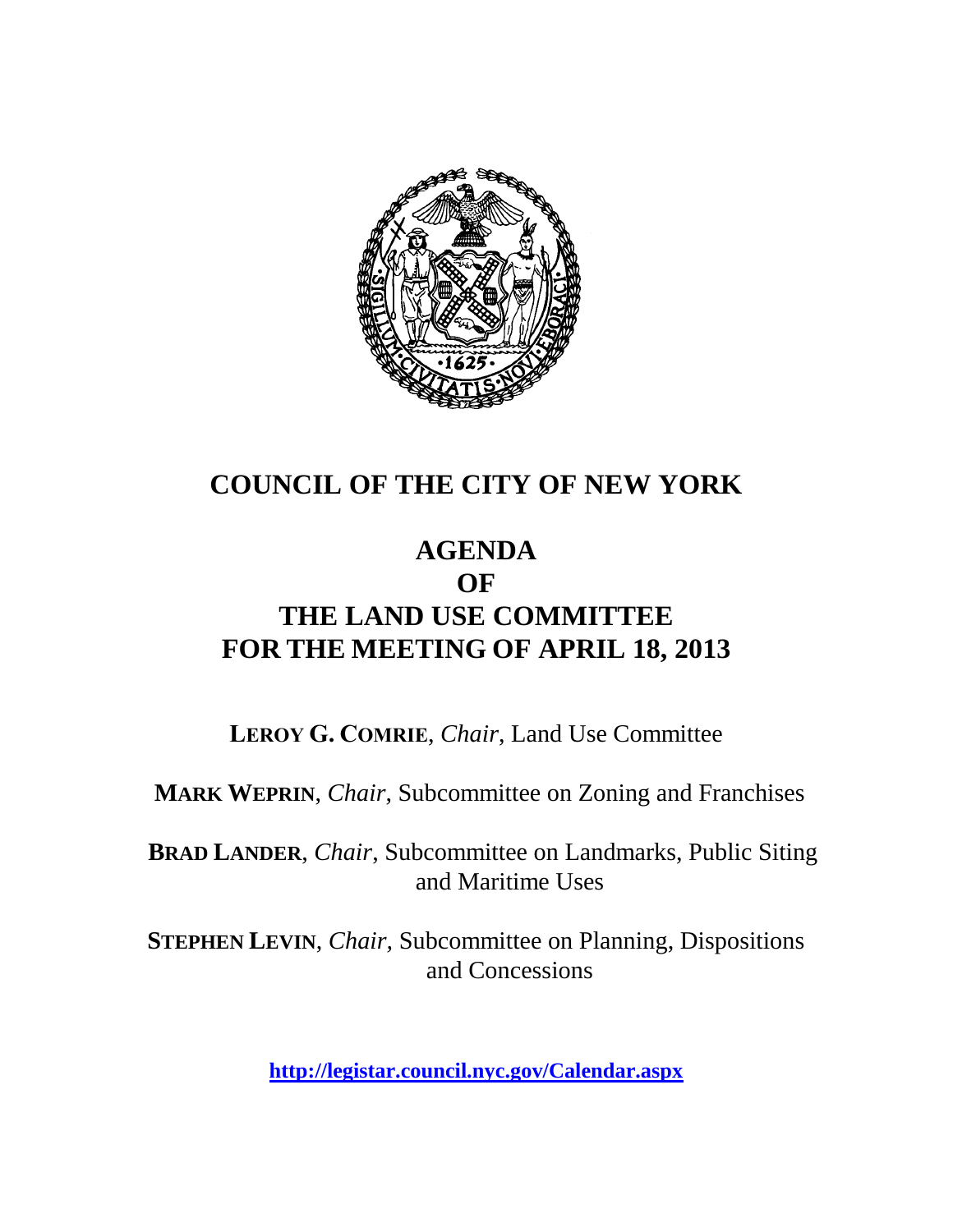# **AGENDA OF THE LAND USE COMMITTEE**

The Land Use Committee will hold a meeting in the **Council Committee Room, 16th Floor, 250 Broadway,** New York City, New York 10007, commencing at **10:00 A.M. on Thursday, April 18, 2013**, and will consider the following items and conduct such other business as may be necessary:

### **PRECONSIDERED L.U. NO. CONEY ISLAND**

# **BROOKLYN CB - 13 20135519 RSY**

Resolution authorizing an amendment to a previously executed agreement between the Mayor and Council establishing a Special Process for City Council Review and Approval of the "Coney Island Amusement Park Project Plan".

# **L.U. No. 782 PERMANENCE HOUSES**

# **MANHATTAN CB - 03 20135421 HAM**

Application submitted by the New York City Department of Housing Preservation and Development for a tax exemption pursuant to Section 577 of the Private Housing Finance Law for property located at 291 East 4<sup>th</sup> Street (Block 387, Lot 41), 189 East 2<sup>nd</sup> Street (Block 397, Lot 26) and 203 Avenue A (Block 440, Lot 34), Community District 3, Council District 2.